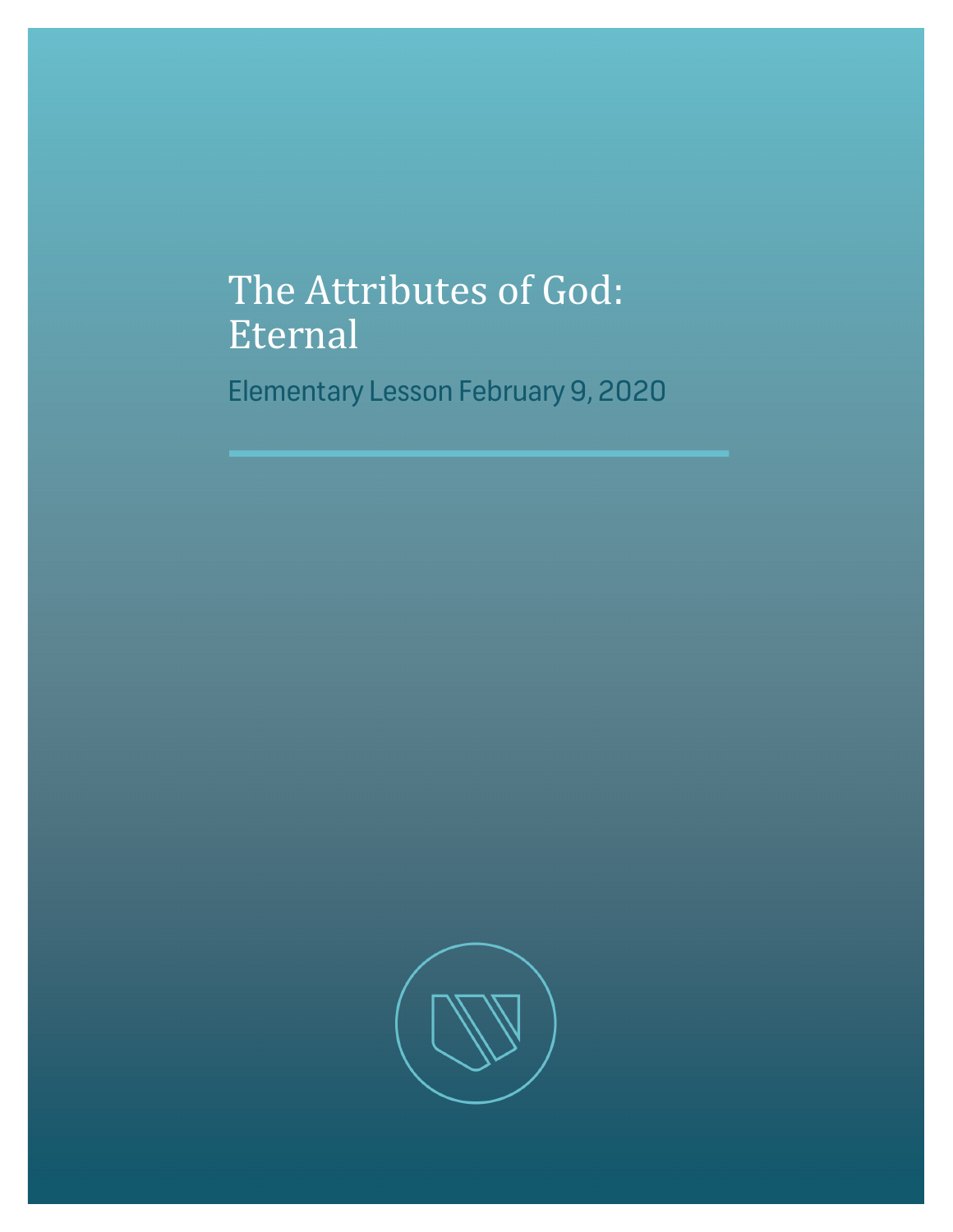## Vintage Elementary February 9

## God is Eternal: He is forever Genesis 45:1-15

Verse to Memorize: Psalm 86:8 There is none like you among the gods, O Lord, nor are there any works like yours.

Catechism Question: What is God? God is the creator of everyone and everything.

| Session                              | Activity                                                                                                                                                                                                                                                                                                                                                                                                                                                                                                                                                                                                                                                                                                                                                                                                                                                                                                                                                     | <b>Materials Needed</b>                                                       |
|--------------------------------------|--------------------------------------------------------------------------------------------------------------------------------------------------------------------------------------------------------------------------------------------------------------------------------------------------------------------------------------------------------------------------------------------------------------------------------------------------------------------------------------------------------------------------------------------------------------------------------------------------------------------------------------------------------------------------------------------------------------------------------------------------------------------------------------------------------------------------------------------------------------------------------------------------------------------------------------------------------------|-------------------------------------------------------------------------------|
| Welcome and<br>Greeting              | Greet students and discuss their week. Spend<br>time building relationships.                                                                                                                                                                                                                                                                                                                                                                                                                                                                                                                                                                                                                                                                                                                                                                                                                                                                                 |                                                                               |
| <b>Music</b>                         | "Go Anywhere"                                                                                                                                                                                                                                                                                                                                                                                                                                                                                                                                                                                                                                                                                                                                                                                                                                                                                                                                                | Phone with spotify<br>or apple music.                                         |
| <b>Memory Verse</b><br>Game/Activity | Form Two Teams in two lines for a relay with a<br>start position and an end position at two different<br>sides of the room. Give each team a stack of index<br>cards with one word from the memory verse<br>written on each card. One kid will grab a random<br>card and run to the other end of the room placing<br>the card where he thinks it goes in the order of the<br>verse. He will then run back and tag the next<br>person in line who will grab a card, run down, and<br>place his card where he thinks it goes. While he is<br>there, he can re-order any cards that are out of<br>place. His team can also help by calling out the<br>order of the verse, but also remember that the<br>opposing team can hear anything yelled out and<br>use that on their side!! The teams continues going<br>one card at a time until all cards are at the "end"<br>side in the correct order!<br>Have all of the students read the verse aloud<br>together. | Index Cards-prep<br>by writing one<br>word from the<br>verse on each<br>card. |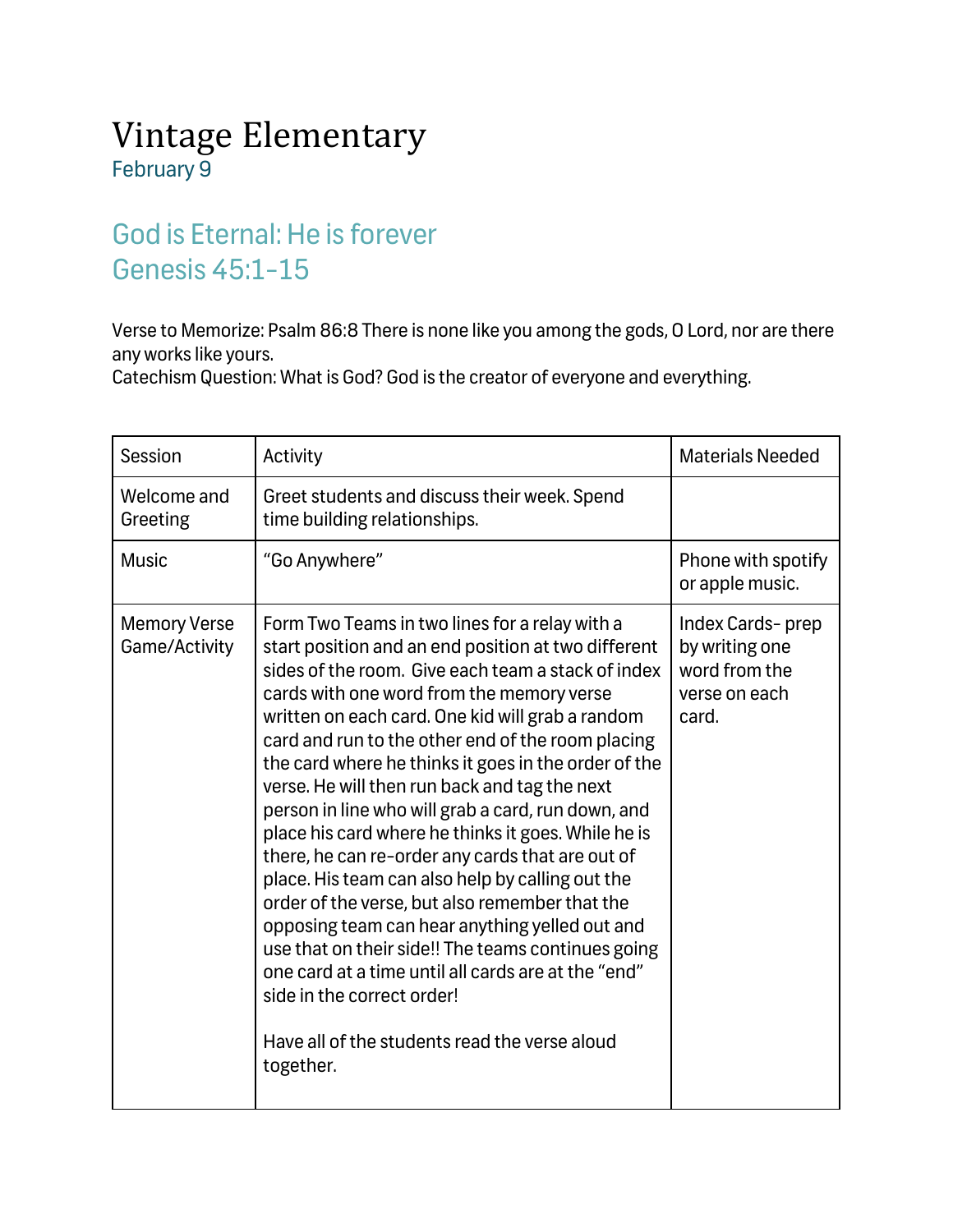|                         | If time allows play again.                                                                                                                                                                                                                                                                                                                                                                                                                                                                             |  |
|-------------------------|--------------------------------------------------------------------------------------------------------------------------------------------------------------------------------------------------------------------------------------------------------------------------------------------------------------------------------------------------------------------------------------------------------------------------------------------------------------------------------------------------------|--|
| Catechism and<br>Lesson | Discuss with students that over the last five weeks<br>we have been thinking about the question: What<br>is God? Who can answer that question? God is the<br>creator of everyone and everything. As we think<br>about how God is the creator of everyone and<br>everything we have been learning special<br>attributes of God that make him unique. Review<br>some of these attributes and why they make God<br>so wonderful to worship. Allow kids to share where<br>they have seen those attributes. |  |
|                         | This week we are learning about how God is<br>eternal. Repeat that word after me-eternal. This<br>means that God is forever. He has no beginning<br>and no end. Show the sign for eternal by taking<br>your pointer finger and making a continuous circle<br>with it. Repeat the word and the symbol and allow<br>kids to do the same                                                                                                                                                                  |  |
|                         | Don't take my word for it! Let's read in the bible to<br>hear about how eternal God is-how He is forever<br>with no beginning and no end. He is a part of every<br>story in the beginning, middle, and end, no matter<br>what the story looks or feels like. And that includes<br>our story!                                                                                                                                                                                                           |  |
|                         | Open your bible to Genesis 45:1-15 to show<br>students where to find the story of Joseph.<br>Discuss how in Joseph's story, there were times<br>when it felt like God had forgotten him, but God is<br>eternal and he was always present with Joseph!<br>Read the following child friendly version.                                                                                                                                                                                                    |  |
|                         | There was a young man named Joseph who had eleven<br>brothers. All of his brothers were older than him except<br>one. Joseph, being one of the youngest brothers, spent<br>a lot of time with his Father and became very special to<br>his father. This made his brothers very jealous. Joseph<br>also had a dream and in his dream his brothers'<br>bunches of grain bowed down to him. This made his                                                                                                 |  |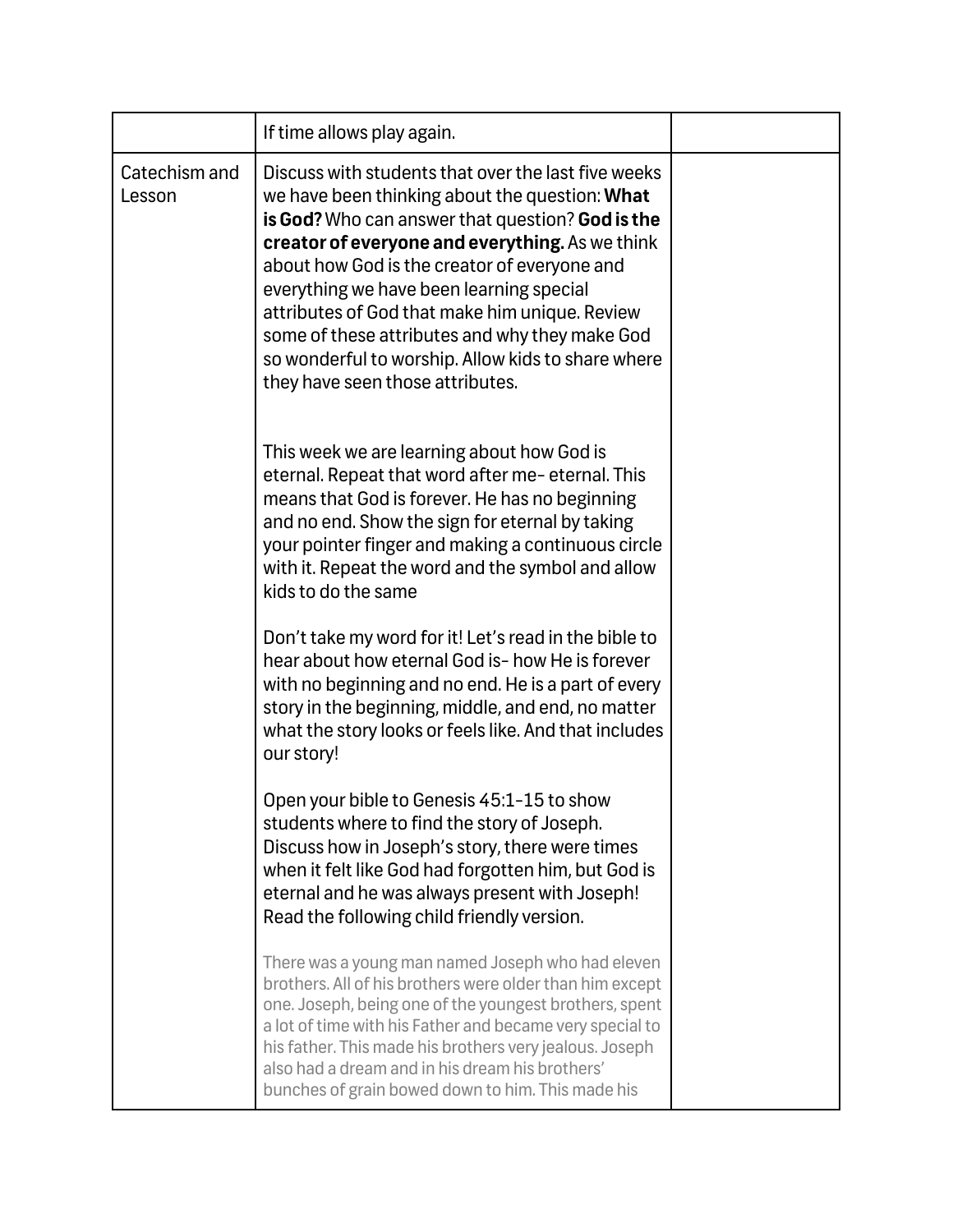|                                   | brothers dislike him even more, so they made a plan to<br>kill him, but His oldest brother felt bad for him and<br>instead they threw him in a well where, instead, he was<br>sold to a group of Egyptians. Joseph went from living<br>with his family as his Father's favorite to living as a<br>slave! In Egypt Joseph started as a slave but God<br>helped him do everything right. He became the helper<br>to the most important man in Egypt. While in Egypt a<br>famine came over the land and all people had to come<br>to Joseph to buy food, including his brothers who<br>didn't recognize him! They bowed to him just like<br>Joseph dreamed they would. After a few meetings with<br>his brothers he could not keep it in any longer and<br>Joseph said to his brothers, "I am Joseph! Is my father<br>alive?" But his brothers couldn't answer him because<br>they were afraid. Then Joseph said, "Come here. I am<br>your brother, the one you sold! Do not worry, and do<br>not be angry at yourselves for selling me, because God<br>has put me here to save people from starving." So his<br>father, his brothers, and their families came to live in<br>Egypt with Joseph, and they had all the food they<br>needed.<br>Joseph's life started out perfect- in a family where<br>his father saw him as the favorite! But it took a<br>quick turn when his brothers sold him into slavery!<br>In our stories it is easy to think God is with us when<br>things are happy like at the beginning of Daniel's<br>story but forget he is there when things are hard,<br>like in the middle of Daniel's story. But God is<br>ETERNAL, he is never ending which means he is<br>always there. He is forever. |  |
|-----------------------------------|-----------------------------------------------------------------------------------------------------------------------------------------------------------------------------------------------------------------------------------------------------------------------------------------------------------------------------------------------------------------------------------------------------------------------------------------------------------------------------------------------------------------------------------------------------------------------------------------------------------------------------------------------------------------------------------------------------------------------------------------------------------------------------------------------------------------------------------------------------------------------------------------------------------------------------------------------------------------------------------------------------------------------------------------------------------------------------------------------------------------------------------------------------------------------------------------------------------------------------------------------------------------------------------------------------------------------------------------------------------------------------------------------------------------------------------------------------------------------------------------------------------------------------------------------------------------------------------------------------------------------------------------------------------------------------------------------------------------------|--|
| <b>Small Groups</b><br>and Prayer | Split into small groups of 3 or 4. In each small<br>group allow students to discuss the following:<br>Think about a time when you felt like God was<br>there OR a time when you felt like He wasn't there.<br>Share in your group<br>As students share walk around the room and<br>encourage discussion. Share times when you have<br>experienced God.                                                                                                                                                                                                                                                                                                                                                                                                                                                                                                                                                                                                                                                                                                                                                                                                                                                                                                                                                                                                                                                                                                                                                                                                                                                                                                                                                                |  |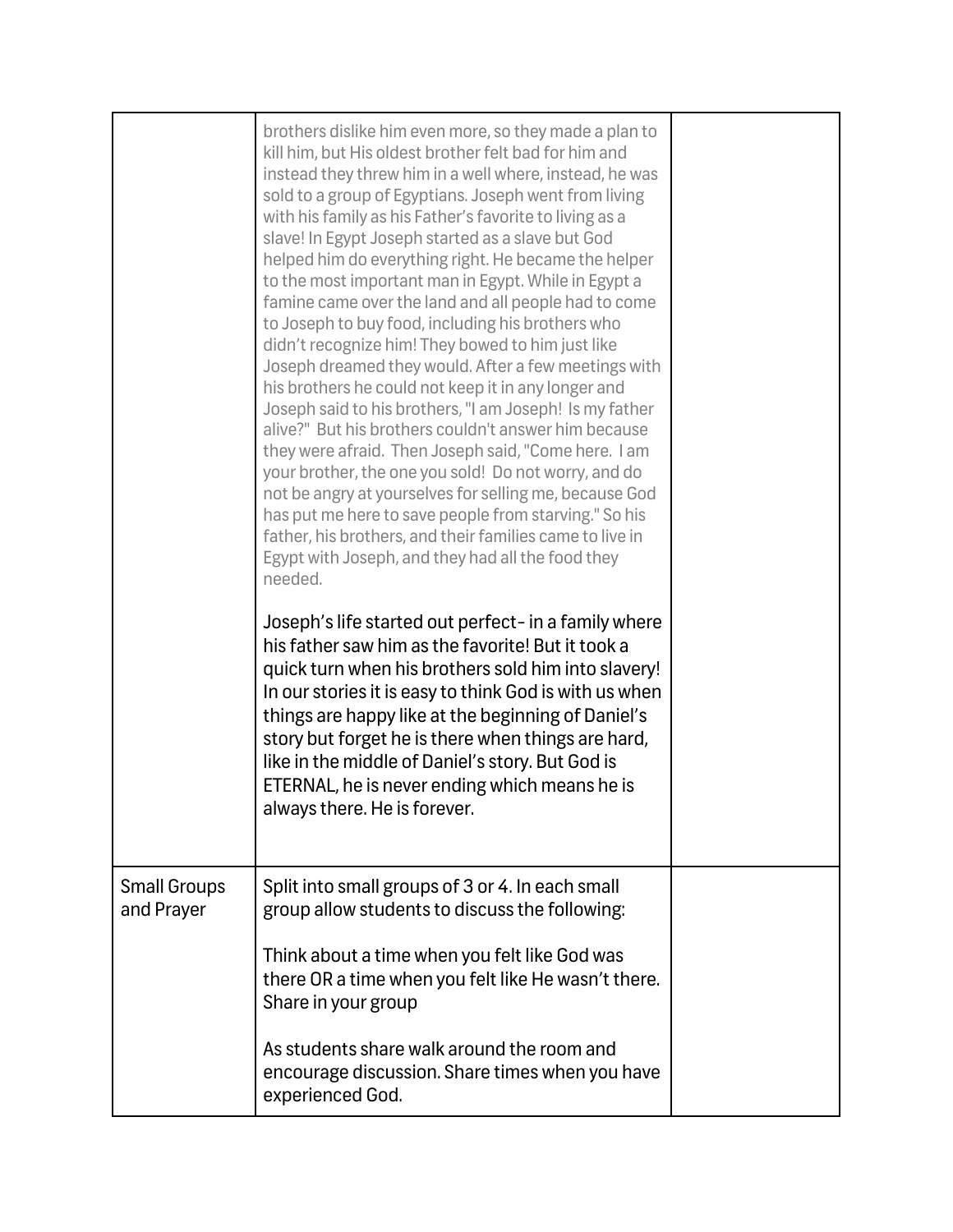|                            | Bring students back together and ask why it is<br>important, when we are going through day to day<br>life, to remember that God is eternal and forever.<br>Remind students that God doesn't leave us based<br>on our circumstances but he is a forever God who<br>is with us in our great moments and with us in our<br>hard moments.<br>Close in prayer thanking God for His Eternal care<br>that is forever in our stories and in our lives.                                                                                                                                                                                                                                                                                                                    |                                                                                                                                                                                                  |
|----------------------------|-------------------------------------------------------------------------------------------------------------------------------------------------------------------------------------------------------------------------------------------------------------------------------------------------------------------------------------------------------------------------------------------------------------------------------------------------------------------------------------------------------------------------------------------------------------------------------------------------------------------------------------------------------------------------------------------------------------------------------------------------------------------|--------------------------------------------------------------------------------------------------------------------------------------------------------------------------------------------------|
| <b>Missional</b><br>Moment | Discuss how each week we will have a missional<br>moment where we discuss a way our church is on<br>mission for Jesus in our city or in the world! We will<br>talk about the same group for the Month of<br>February. Last week we learned about Bryan and<br>Mary Macias who are on mission in Southeast Asia.<br>Review the pictures from last week to show the<br>work that Bryan and Mary are doing.<br>This week we will spend some time praying for our<br>friends in Southest Asia.                                                                                                                                                                                                                                                                        | Show slideshow of<br>about Bryan and<br>Mary Macias, OR<br>print slideshow<br>pictures.                                                                                                          |
| Activity                   | <b>Disappearing Peanuts Experiment</b><br>What did we say it means to be eternal? It means<br>to last forever. Something is the same at the<br>beginning, middle, and end. Show kids the two<br>kind of peanuts. They should look pretty similar,<br>but allow them to take note (either verbally or on<br>paper) about what they look like before the<br>experiment. Allow them to do the same in the<br>middle and at the end!<br>Pour both kinds of packing peanuts into the jar.<br>Pour enough water into the jar to cover the<br>peanuts. Some peanuts (cornstarch) should start<br>"melting." The other kind of peanuts (Styrofoam)<br>will stay the same.<br>When the water was poured over the peanuts,<br>what happened? Some of the peanuts stayed the | -Styrofoam<br>packing peanuts -<br>Cornstarch<br>packing peanuts -<br>Water<br>-Clear jar or bowl<br>*Can give kids<br>clear plastic cup<br>and one peanut<br>each if feasible in<br>your rooms. |